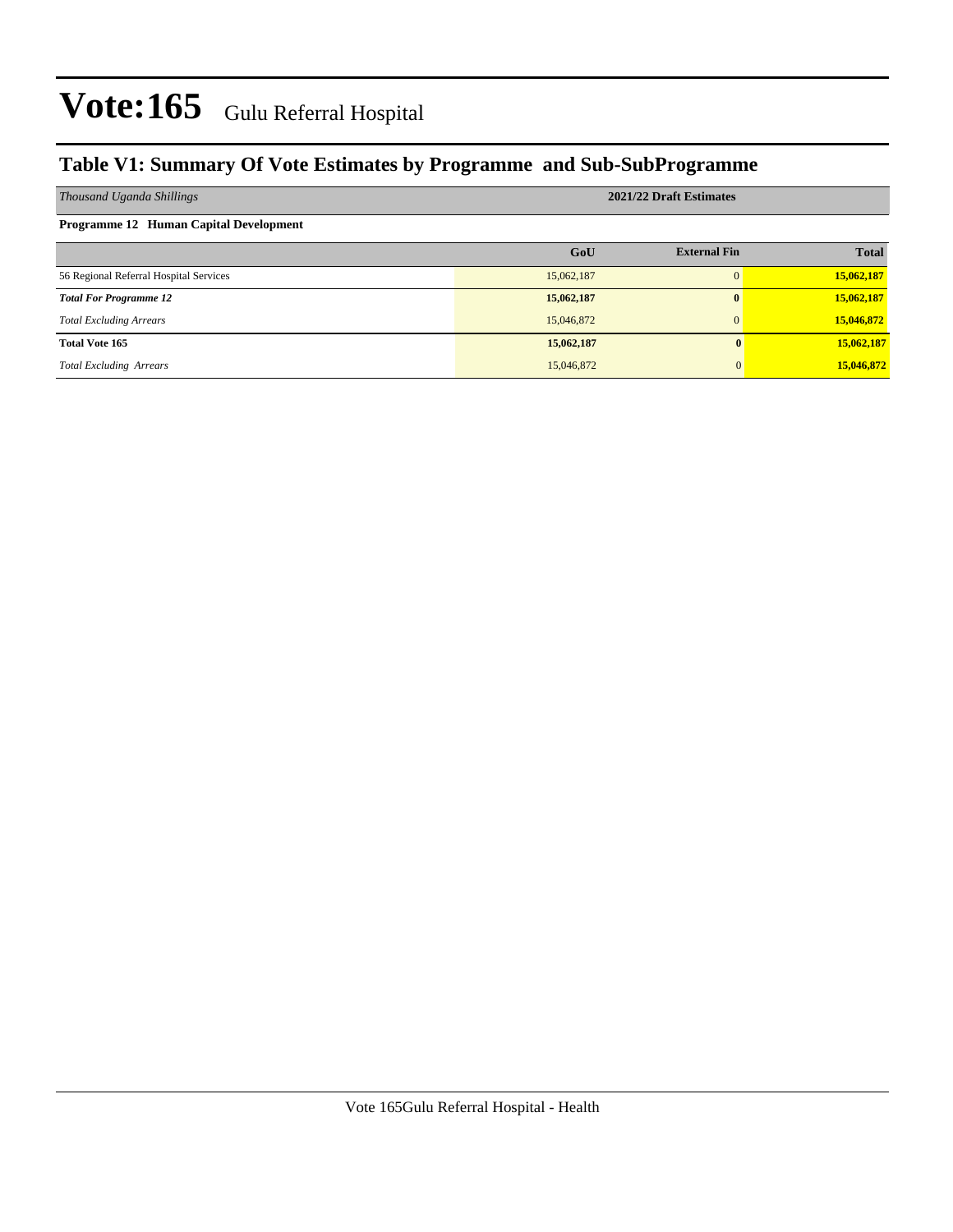### **Table V2: Summary Of Vote Estimates by Sub-SubProgramme,Department and Project**

| Thousand Uganda Shillings                                                 |                  | 2020/21 Approved Budget |                  |              | 2021/22 Draft Estimates |                               |              |  |
|---------------------------------------------------------------------------|------------------|-------------------------|------------------|--------------|-------------------------|-------------------------------|--------------|--|
| <b>Sub-SubProgramme 56 Regional Referral Hospital Services</b>            |                  |                         |                  |              |                         |                               |              |  |
| <b>Recurrent Budget Estimates</b>                                         | Wage             | <b>Non-Wage</b>         | <b>AIA</b>       | <b>Total</b> | <b>Wage</b>             | Non-Wage                      | <b>Total</b> |  |
| 01 Gulu Referral Hospital Services                                        | 5,109,283        | 4,565,316               | $\boldsymbol{0}$ | 9,674,599    | 5,109,283               | 7,874,125                     | 12,983,408   |  |
| 02 Gulu Referral Hospital Internal Audit                                  | $\mathbf{0}$     | 11,000                  | $\bf{0}$         | 11,000       | $\mathbf{0}$            | 11,000                        | 11,000       |  |
| 03 Gulu Regional Maintenance                                              | $\mathbf{0}$     | 167,779                 | $\mathbf{0}$     | 167,779      | $\overline{0}$          | 167,779                       | 167,779      |  |
| <b>Total Recurrent Budget Estimates for Sub-</b><br><b>SubProgramme</b>   | 5,109,283        | 4,744,095               | $\bf{0}$         | 9,853,378    | 5,109,283               | 8,052,904                     | 13,162,187   |  |
| <b>Development Budget Estimates</b>                                       | <b>GoU Dev't</b> | <b>External Fin</b>     | <b>AIA</b>       | <b>Total</b> |                         | <b>GoU Dev't External Fin</b> | <b>Total</b> |  |
| 1004 Gulu Rehabilitation Referral Hospital                                | 1,700,000        | $\mathbf{0}$            | $\mathbf{0}$     | 1,700,000    | 1,700,000               | $\overline{0}$                | 1,700,000    |  |
| 1585 Retooling of Gulu Regional Referral Hospital                         | 200,000          | $\mathbf{0}$            | $\mathbf{0}$     | 200,000      | 200,000                 | $\mathbf{0}$                  | 200,000      |  |
| <b>Total Development Budget Estimates for Sub-</b><br><b>SubProgramme</b> | 1,900,000        | $\bf{0}$                | $\bf{0}$         | 1,900,000    | 1,900,000               | $\mathbf{0}$                  | 1,900,000    |  |
|                                                                           | GoU              | <b>External Fin</b>     | <b>AIA</b>       | <b>Total</b> | GoU                     | <b>External Fin</b>           | <b>Total</b> |  |
| <b>Total For Sub-SubProgramme 56</b>                                      | 11,753,378       | $\bf{0}$                | $\bf{0}$         | 11,753,378   | 15,062,187              | $\bf{0}$                      | 15,062,187   |  |
| <b>Total Excluding Arrears</b>                                            | 11,553,211       | $\mathbf{0}$            | $\overline{0}$   | 11,553,211   | 15,046,872              | $\overline{0}$                | 15,046,872   |  |
| <b>Total Vote 165</b>                                                     | 11,753,378       | $\bf{0}$                | $\bf{0}$         | 11,753,378   | 15,062,187              | $\bf{0}$                      | 15,062,187   |  |
| <b>Total Excluding Arrears</b>                                            | 11,553,211       | $\mathbf{0}$            | $\mathbf{0}$     | 11,553,211   | 15,046,872              | $\mathbf{0}$                  | 15,046,872   |  |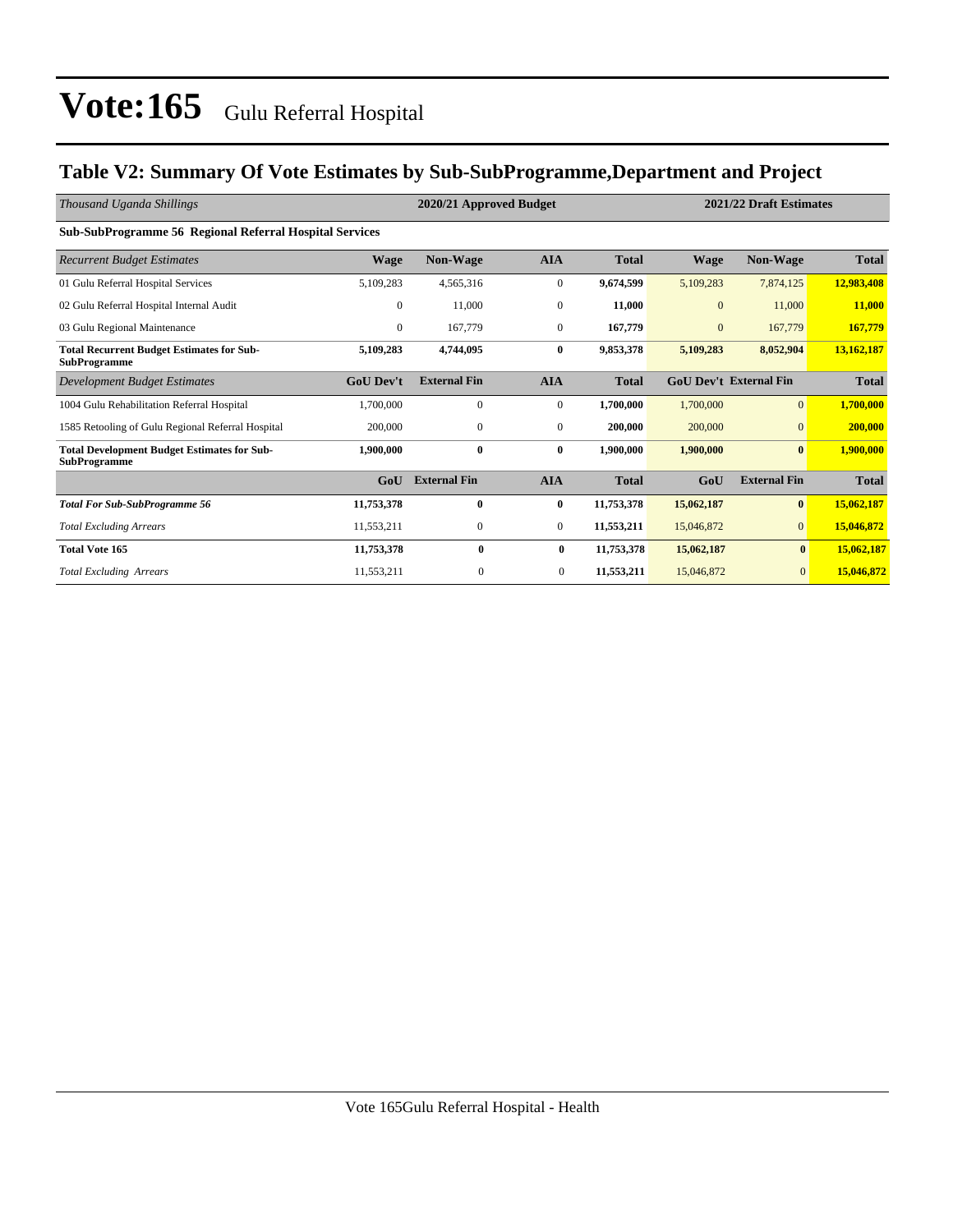### **Table V3: Summary Vote Estimates by Item**

| Thousand Uganda Shillings                                   |           | 2020/21 Approved Budget |                  |           | 2021/22 Draft Estimates |                     |              |  |
|-------------------------------------------------------------|-----------|-------------------------|------------------|-----------|-------------------------|---------------------|--------------|--|
|                                                             | GoU       | <b>External Fin</b>     | AIA              | Total     | GoU                     | <b>External Fin</b> | <b>Total</b> |  |
| <b>Employees, Goods and Services (Outputs Provided)</b>     | 9,653,211 | $\bf{0}$                | $\bf{0}$         | 9,653,211 | 13,146,872              | $\bf{0}$            | 13,146,872   |  |
| 211101 General Staff Salaries                               | 5,109,283 | $\bf{0}$                | $\bf{0}$         | 5,109,283 | 5,109,283               | $\bf{0}$            | 5,109,283    |  |
| 211103 Allowances (Inc. Casuals, Temporary)                 | 316,245   | $\bf{0}$                | $\bf{0}$         | 316,245   | 3,930,858               | $\bf{0}$            | 3,930,858    |  |
| 212102 Pension for General Civil Service                    | 1,556,842 | $\bf{0}$                | $\bf{0}$         | 1,556,842 | 1,566,143               | $\bf{0}$            | 1,566,143    |  |
| 213001 Medical expenses (To employees)                      | 5,000     | $\bf{0}$                | $\bf{0}$         | 5,000     | 5,000                   | $\bf{0}$            | 5,000        |  |
| 213002 Incapacity, death benefits and funeral expenses      | 3,000     | $\bf{0}$                | $\bf{0}$         | 3,000     | 15,000                  | $\bf{0}$            | 15,000       |  |
| 213004 Gratuity Expenses                                    | 1,300,056 | $\bf{0}$                | $\bf{0}$         | 1,300,056 | 425,190                 | $\bf{0}$            | 425,190      |  |
| 221001 Advertising and Public Relations                     | 6,092     | $\bf{0}$                | $\bf{0}$         | 6,092     | 6,092                   | $\bf{0}$            | 6,092        |  |
| 221002 Workshops and Seminars                               | 18,301    | $\bf{0}$                | $\bf{0}$         | 18,301    | 14,301                  | $\bf{0}$            | 14,301       |  |
| 221003 Staff Training                                       | 60,079    | $\bf{0}$                | $\bf{0}$         | 60,079    | 48,079                  | $\bf{0}$            | 48,079       |  |
| 221007 Books, Periodicals & Newspapers                      | 4,550     | $\bf{0}$                | $\bf{0}$         | 4,550     | 4,550                   | $\bf{0}$            | 4,550        |  |
| 221008 Computer supplies and Information Technology<br>(TT) | 10,000    | $\bf{0}$                | $\bf{0}$         | 10,000    | 10,000                  | $\bf{0}$            | 10,000       |  |
| 221009 Welfare and Entertainment                            | 20,000    | $\bf{0}$                | $\bf{0}$         | 20,000    | 20,000                  | $\bf{0}$            | 20,000       |  |
| 221010 Special Meals and Drinks                             | 30,272    | $\bf{0}$                | $\bf{0}$         | 30,272    | 30,272                  | $\bf{0}$            | 30,272       |  |
| 221011 Printing, Stationery, Photocopying and Binding       | 34,800    | $\bf{0}$                | $\bf{0}$         | 34,800    | 121,767                 | $\bf{0}$            | 121,767      |  |
| 221012 Small Office Equipment                               | 2,000     | $\bf{0}$                | $\bf{0}$         | 2,000     | 2,000                   | $\bf{0}$            | 2,000        |  |
| 221016 IFMS Recurrent costs                                 | 6,000     | $\bf{0}$                | $\bf{0}$         | 6,000     | 6,000                   | $\bf{0}$            | 6,000        |  |
| 221017 Subscriptions                                        | 4,100     | $\bf{0}$                | $\bf{0}$         | 4,100     | 4,100                   | $\bf{0}$            | 4,100        |  |
| 222001 Telecommunications                                   | 68,400    | $\bf{0}$                | $\bf{0}$         | 68,400    | 104,092                 | $\bf{0}$            | 104,092      |  |
| 222002 Postage and Courier                                  | 102       | $\bf{0}$                | $\bf{0}$         | 102       | 102                     | $\bf{0}$            | <b>102</b>   |  |
| 223001 Property Expenses                                    | 20,000    | $\bf{0}$                | 0                | 20,000    | 24,744                  | $\bf{0}$            | 24,744       |  |
| 223003 Rent – (Produced Assets) to private entities         | 40,000    | $\bf{0}$                | 0                | 40,000    | 40,000                  | $\bf{0}$            | 40,000       |  |
| 223004 Guard and Security services                          | 4,000     | $\bf{0}$                | $\bf{0}$         | 4,000     | 4,000                   | $\bf{0}$            | 4,000        |  |
| 223005 Electricity                                          | 172,405   | $\bf{0}$                | $\bf{0}$         | 172,405   | 172,406                 | $\bf{0}$            | 172,406      |  |
| 223006 Water                                                | 80,695    | $\bf{0}$                | $\bf{0}$         | 80,695    | 91,413                  | $\bf{0}$            | 91,413       |  |
| 223007 Other Utilities- (fuel, gas, firewood, charcoal)     | 12,000    | $\bf{0}$                | 0                | 12,000    | 12,000                  | $\bf{0}$            | 12,000       |  |
| 224001 Medical Supplies                                     | 80,000    | $\bf{0}$                | 0                | 80,000    | 254,369                 | $\bf{0}$            | 254,369      |  |
| 224004 Cleaning and Sanitation                              | 118,592   | $\bf{0}$                | $\bf{0}$         | 118,592   | 118,592                 | $\bf{0}$            | 118,592      |  |
| 224005 Uniforms, Beddings and Protective Gear               | 20,020    | 0                       | 0                | 20,020    | 20,020                  | $\bf{0}$            | 20,020       |  |
| 225001 Consultancy Services- Short term                     | 15,000    | 0                       | 0                | 15,000    | 15,000                  | $\bf{0}$            | 15,000       |  |
| 227001 Travel inland                                        | 99,030    | $\bf{0}$                | $\bf{0}$         | 99,030    | 208,011                 | $\bf{0}$            | 208,011      |  |
| 227004 Fuel, Lubricants and Oils                            | 132,000   | $\bf{0}$                | 0                | 132,000   | 157,996                 | $\bf{0}$            | 157,996      |  |
| 228001 Maintenance - Civil                                  | 36,727    | $\bf{0}$                | $\bf{0}$         | 36,727    | 36,727                  | $\boldsymbol{0}$    | 36,727       |  |
| 228002 Maintenance - Vehicles                               | 132,327   | $\bf{0}$                | $\bf{0}$         | 132,327   | 132,327                 | $\bf{0}$            | 132,327      |  |
| 228003 Maintenance – Machinery, Equipment $\&$<br>Furniture | 77,288    | $\pmb{0}$               | $\boldsymbol{0}$ | 77,288    | 382,433                 | $\bf{0}$            | 382,433      |  |
| 228004 Maintenance - Other                                  | 43,360    | $\bf{0}$                | $\bf{0}$         | 43,360    | 43,360                  | $\bf{0}$            | 43,360       |  |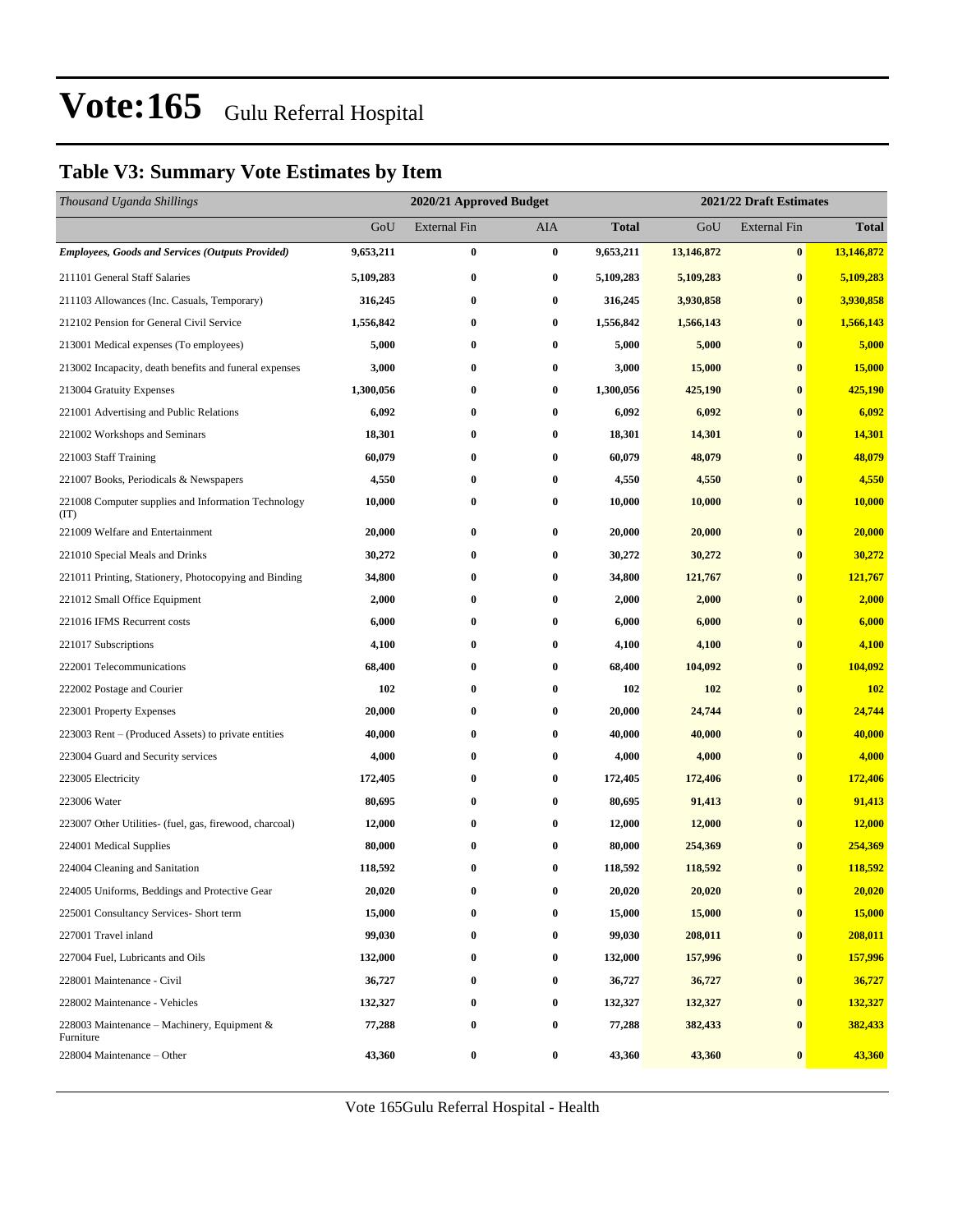| 273101 Medical expenses (To general Public)                  | 8,646      | $\bf{0}$     | 0              | 8,646      | 8,646      | $\bf{0}$       | 8,646                   |
|--------------------------------------------------------------|------------|--------------|----------------|------------|------------|----------------|-------------------------|
| 273102 Incapacity, death benefits and funeral expenses       | 6,000      | $\bf{0}$     | $\bf{0}$       | 6,000      | 2,000      | $\bf{0}$       | 2,000                   |
| <b>Investment (Capital Purchases)</b>                        | 1,900,000  | $\bf{0}$     | $\bf{0}$       | 1,900,000  | 1,900,000  | $\bf{0}$       | 1,900,000               |
| 312101 Non-Residential Buildings                             | $\bf{0}$   | $\bf{0}$     | $\bf{0}$       | $\bf{0}$   | 100,000    | $\bf{0}$       | 100,000                 |
| 312102 Residential Buildings                                 | 1,250,000  | $\bf{0}$     | 0              | 1,250,000  | 1,350,000  | $\mathbf{0}$   | 1,350,000               |
| 312103 Roads and Bridges.                                    | 152,000    | $\bf{0}$     | $\bf{0}$       | 152,000    | $\bf{0}$   | $\bf{0}$       | $\bf{0}$                |
| 312104 Other Structures                                      | 298,000    | $\bf{0}$     | $\bf{0}$       | 298,000    | 250,000    | $\bf{0}$       | 250,000                 |
| 312202 Machinery and Equipment                               | 150,000    | $\bf{0}$     | 0              | 150,000    | $\bf{0}$   | $\mathbf{0}$   | $\bf{0}$                |
| 312203 Furniture & Fixtures                                  | 50,000     | $\bf{0}$     | $\bf{0}$       | 50,000     | 200,000    | $\bf{0}$       | 200,000                 |
| <b>Arrears</b>                                               | 200,167    | $\bf{0}$     | $\bf{0}$       | 200,167    | 15,316     | $\bf{0}$       | 15,316                  |
| 321608 General Public Service Pension arrears<br>(Budgeting) | 165,464    | $\bf{0}$     | $\bf{0}$       | 165,464    | $\bf{0}$   | $\mathbf{0}$   | $\mathbf{0}$            |
| 321612 Water arrears(Budgeting)                              | 34,703     | $\bf{0}$     | $\bf{0}$       | 34,703     | $\bf{0}$   | $\bf{0}$       | $\overline{\mathbf{0}}$ |
| 321617 Salary Arrears (Budgeting)                            | $\bf{0}$   | $\bf{0}$     | 0              | $\bf{0}$   | 15,316     | $\bf{0}$       | 15,316                  |
| <b>Grand Total Vote 165</b>                                  | 11,753,378 | $\bf{0}$     | $\bf{0}$       | 11,753,378 | 15,062,187 | $\bf{0}$       | 15,062,187              |
| <b>Total Excluding Arrears</b>                               | 11,553,211 | $\mathbf{0}$ | $\overline{0}$ | 11,553,211 | 15,046,872 | $\overline{0}$ | 15,046,872              |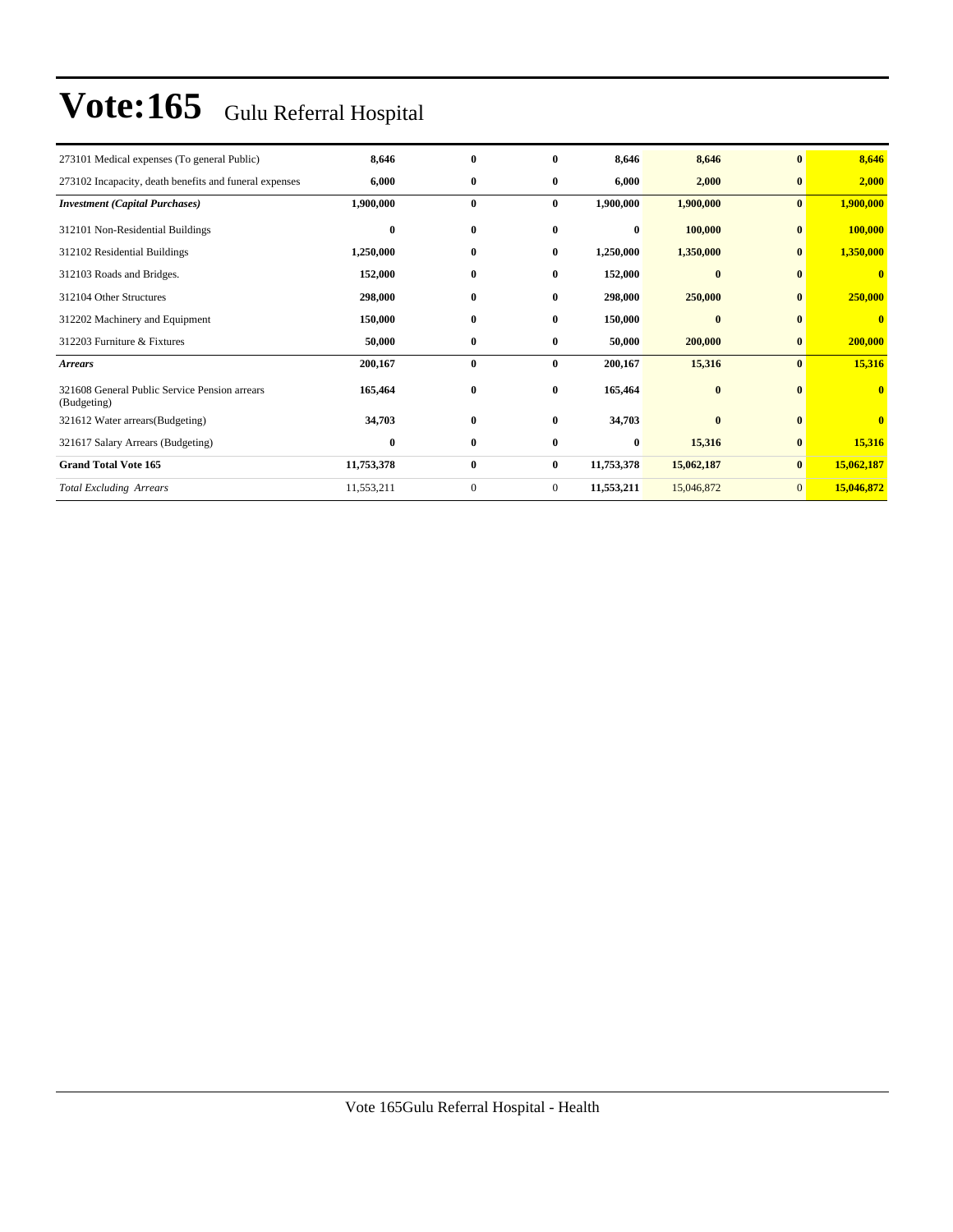### **Table V4: Detailed Estimates by Sub-SubProgramme, Department,Project and Output and Item**

#### *Sub-SubProgrammme 56 Regional Referral Hospital Services*

*Recurrent Budget Estimates*

#### **Department 01 Gulu Referral Hospital Services**

| Thousand Uganda Shillings                                |                  | 2020/21 Approved Budget |                  |              | 2021/22 Draft Estimates |                  |              |  |
|----------------------------------------------------------|------------------|-------------------------|------------------|--------------|-------------------------|------------------|--------------|--|
| <b>Outputs Provided</b>                                  | Wage             | Non Wage                | AIA              | <b>Total</b> | Wage                    | Non Wage         | <b>Total</b> |  |
| <b>Budget Output 085601 Inpatient services</b>           |                  |                         |                  |              |                         |                  |              |  |
| 211101 General Staff Salaries                            | 5,109,283        | $\overline{0}$          | $\mathbf{0}$     | 5,109,283    | 5,109,283               | $\overline{0}$   | 5,109,283    |  |
| 211103 Allowances (Inc. Casuals, Temporary)              | $\boldsymbol{0}$ | 248,674                 | $\mathbf{0}$     | 248,674      | $\mathbf{0}$            | 248,674          | 248,674      |  |
| 212102 Pension for General Civil Service                 | $\boldsymbol{0}$ | 399,644                 | $\mathbf{0}$     | 399,644      | $\mathbf{0}$            | $\overline{0}$   | $\mathbf{0}$ |  |
| 213002 Incapacity, death benefits and funeral expenses   | $\boldsymbol{0}$ | $\boldsymbol{0}$        | $\mathbf{0}$     | $\bf{0}$     | $\mathbf{0}$            | 12,000           | 12,000       |  |
| 213004 Gratuity Expenses                                 | $\boldsymbol{0}$ | 36,556                  | $\mathbf{0}$     | 36,556       | $\mathbf{0}$            | $\boldsymbol{0}$ | $\bf{0}$     |  |
| 221001 Advertising and Public Relations                  | $\boldsymbol{0}$ | 2,000                   | $\mathbf{0}$     | 2,000        | $\mathbf{0}$            | 2,000            | 2,000        |  |
| 221003 Staff Training                                    | $\mathbf{0}$     | 25,918                  | $\mathbf{0}$     | 25,918       | $\mathbf{0}$            | 13,918           | 13,918       |  |
| 221007 Books, Periodicals & Newspapers                   | $\mathbf{0}$     | 1,000                   | $\overline{0}$   | 1,000        | $\mathbf{0}$            | 1,000            | 1,000        |  |
| 221008 Computer supplies and Information Technology (IT) | $\boldsymbol{0}$ | 2,000                   | $\mathbf{0}$     | 2,000        | $\mathbf{0}$            | 2,000            | 2,000        |  |
| 221009 Welfare and Entertainment                         | $\boldsymbol{0}$ | 10,000                  | $\mathbf{0}$     | 10,000       | $\mathbf{0}$            | 10,000           | 10,000       |  |
| 221010 Special Meals and Drinks                          | $\boldsymbol{0}$ | 20,772                  | $\mathbf{0}$     | 20,772       | $\boldsymbol{0}$        | 20,772           | 20,772       |  |
| 221011 Printing, Stationery, Photocopying and Binding    | $\boldsymbol{0}$ | 15,000                  | $\boldsymbol{0}$ | 15,000       | $\boldsymbol{0}$        | 15,000           | 15,000       |  |
| 221012 Small Office Equipment                            | $\mathbf{0}$     | 2,000                   | $\mathbf{0}$     | 2,000        | $\mathbf{0}$            | 2,000            | 2,000        |  |
| 221017 Subscriptions                                     | $\boldsymbol{0}$ | 1,260                   | $\mathbf{0}$     | 1,260        | $\mathbf{0}$            | 1,260            | 1,260        |  |
| 222001 Telecommunications                                | $\boldsymbol{0}$ | 57,900                  | $\mathbf{0}$     | 57,900       | $\mathbf{0}$            | 50,000           | 50,000       |  |
| 223001 Property Expenses                                 | $\boldsymbol{0}$ | 4,000                   | $\mathbf{0}$     | 4,000        | $\mathbf{0}$            | 8,744            | 8,744        |  |
| 223005 Electricity                                       | $\boldsymbol{0}$ | 80,000                  | $\mathbf 0$      | 80,000       | $\mathbf{0}$            | 80,001           | 80,001       |  |
| 223006 Water                                             | $\mathbf{0}$     | 50,000                  | $\overline{0}$   | 50,000       | $\mathbf{0}$            | 60,718           | 60,718       |  |
| 223007 Other Utilities- (fuel, gas, firewood, charcoal)  | $\boldsymbol{0}$ | 12,000                  | $\boldsymbol{0}$ | 12,000       | $\mathbf{0}$            | 12,000           | 12,000       |  |
| 224001 Medical Supplies                                  | $\boldsymbol{0}$ | 80,000                  | $\mathbf{0}$     | 80,000       | $\mathbf{0}$            | 80,000           | 80,000       |  |
| 224004 Cleaning and Sanitation                           | $\boldsymbol{0}$ | 40,000                  | $\mathbf{0}$     | 40,000       | $\mathbf{0}$            | 40,000           | 40,000       |  |
| 224005 Uniforms, Beddings and Protective Gear            | $\boldsymbol{0}$ | 10,020                  | $\mathbf{0}$     | 10,020       | $\mathbf{0}$            | 10,020           | 10,020       |  |
| 225001 Consultancy Services- Short term                  | $\mathbf{0}$     | 8,000                   | $\mathbf 0$      | 8,000        | $\mathbf{0}$            | 8,000            | 8,000        |  |
| 227001 Travel inland                                     | $\overline{0}$   | 27,000                  | $\mathbf{0}$     | 27,000       | $\mathbf{0}$            | 27,000           | 27,000       |  |
| 227004 Fuel, Lubricants and Oils                         | $\mathbf{0}$     | 40,000                  | $\mathbf{0}$     | 40,000       | $\mathbf{0}$            | 40,000           | 40,000       |  |
| 228001 Maintenance - Civil                               | $\boldsymbol{0}$ | 9,327                   | $\mathbf{0}$     | 9,327        | $\mathbf{0}$            | 9,327            | 9,327        |  |
| 228002 Maintenance - Vehicles                            | $\boldsymbol{0}$ | 79,327                  | $\mathbf{0}$     | 79,327       | $\mathbf{0}$            | 79,327           | 79,327       |  |
| 228004 Maintenance - Other                               | $\mathbf{0}$     | 30,000                  | $\mathbf{0}$     | 30,000       | $\overline{0}$          | 30,000           | 30,000       |  |
| 273101 Medical expenses (To general Public)              | $\mathbf{0}$     | 6,000                   | $\overline{0}$   | 6,000        | $\overline{0}$          | 6,000            | 6,000        |  |
| <b>Total Cost of Budget Output 01</b>                    | 5,109,283        | 1,298,398               | $\theta$         | 6,407,681    | 5.109.283               | 869,760          | 5,979,043    |  |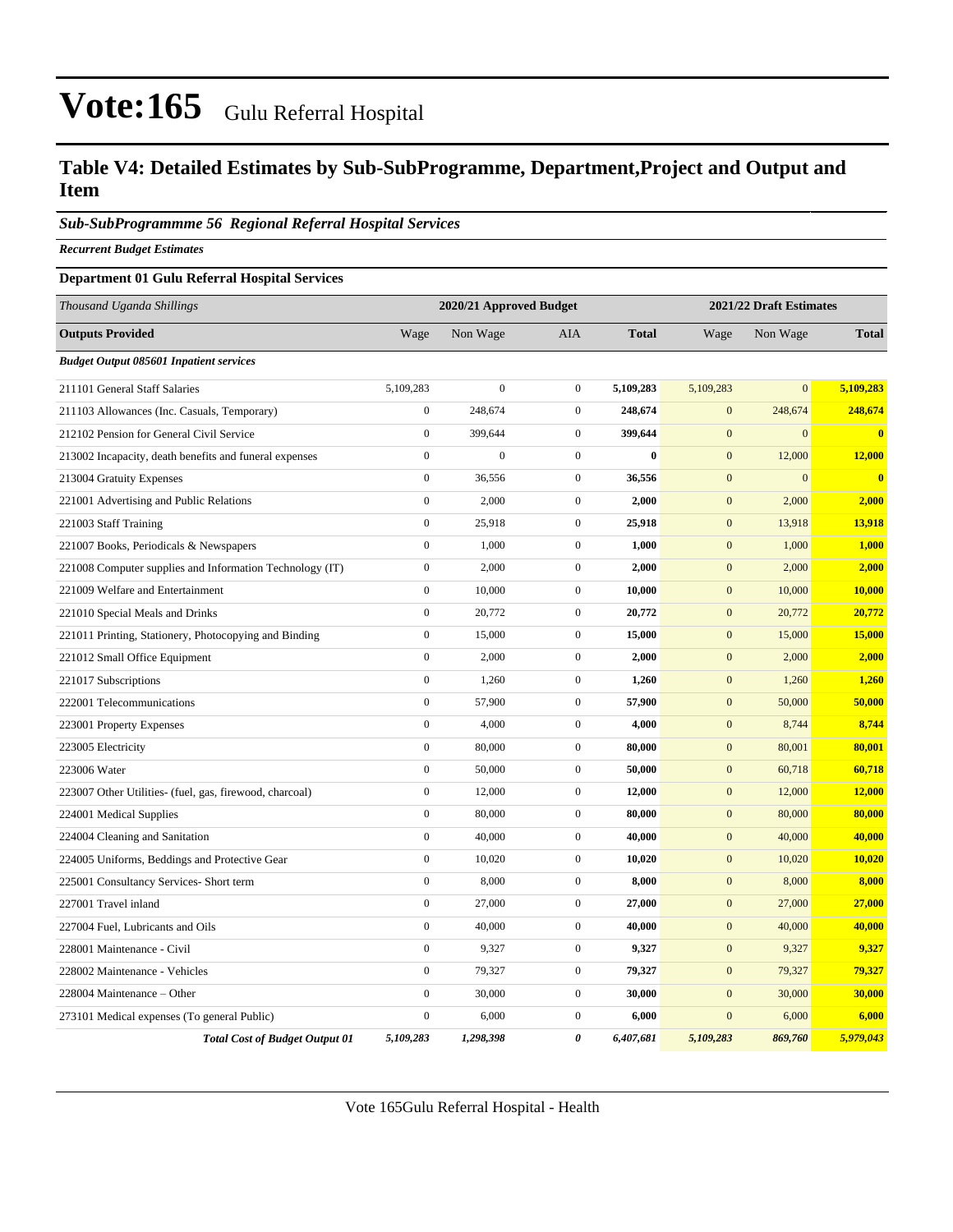#### *Budget Output 085602 Outpatient services*

| 211103 Allowances (Inc. Casuals, Temporary)                                      | $\boldsymbol{0}$      | 10,000  | $\boldsymbol{0}$ | 10,000  | 10,000<br>$\mathbf{0}$           | 10,000                  |
|----------------------------------------------------------------------------------|-----------------------|---------|------------------|---------|----------------------------------|-------------------------|
| 213001 Medical expenses (To employees)                                           | $\boldsymbol{0}$      | 1,000   | $\mathbf{0}$     | 1,000   | $\mathbf{0}$<br>1,000            | 1,000                   |
| 213004 Gratuity Expenses                                                         | $\boldsymbol{0}$      | 105,886 | $\mathbf{0}$     | 105,886 | $\mathbf{0}$<br>$\mathbf{0}$     | $\overline{\mathbf{0}}$ |
| 221003 Staff Training                                                            | $\boldsymbol{0}$      | 10,000  | $\mathbf{0}$     | 10,000  | $\mathbf{0}$<br>10,000           | <b>10,000</b>           |
| 221009 Welfare and Entertainment                                                 | $\boldsymbol{0}$      | 5,000   | $\boldsymbol{0}$ | 5,000   | $\mathbf{0}$<br>5,000            | 5,000                   |
| 221011 Printing, Stationery, Photocopying and Binding                            | $\boldsymbol{0}$      | 5,000   | $\boldsymbol{0}$ | 5,000   | $\mathbf{0}$<br>5,000            | 5,000                   |
| 223001 Property Expenses                                                         | $\boldsymbol{0}$      | 4,000   | $\boldsymbol{0}$ | 4,000   | $\mathbf{0}$<br>4,000            | 4,000                   |
| 223003 Rent – (Produced Assets) to private entities                              | $\boldsymbol{0}$      | 25,000  | $\mathbf{0}$     | 25,000  | $\mathbf{0}$<br>25,000           | 25,000                  |
| 224004 Cleaning and Sanitation                                                   | $\boldsymbol{0}$      | 69,892  | $\mathbf{0}$     | 69,892  | $\mathbf{0}$<br>69,892           | 69,892                  |
| 224005 Uniforms, Beddings and Protective Gear                                    | $\mathbf{0}$          | 10,000  | $\mathbf{0}$     | 10,000  | $\mathbf{0}$<br>10,000           | 10,000                  |
| 227001 Travel inland                                                             | $\boldsymbol{0}$      | 16,001  | $\boldsymbol{0}$ | 16,001  | $\mathbf{0}$<br>16,001           | 16,001                  |
| 227004 Fuel, Lubricants and Oils                                                 | $\boldsymbol{0}$      | 30,000  | $\boldsymbol{0}$ | 30,000  | $\boldsymbol{0}$<br>30,000       | 30,000                  |
| 228004 Maintenance – Other                                                       | $\boldsymbol{0}$      | 5,360   | $\boldsymbol{0}$ | 5,360   | $\mathbf{0}$<br>5,360            | 5,360                   |
| <b>Total Cost of Budget Output 02</b>                                            | $\boldsymbol{\theta}$ | 297,139 | 0                | 297,139 | $\boldsymbol{\theta}$<br>191,253 | 191,253                 |
| <b>Budget Output 085603 Medicines and health supplies procured and dispensed</b> |                       |         |                  |         |                                  |                         |
| 211103 Allowances (Inc. Casuals, Temporary)                                      | $\boldsymbol{0}$      | 7,000   | $\boldsymbol{0}$ | 7,000   | 7,000<br>$\mathbf{0}$            | 7,000                   |
| 213001 Medical expenses (To employees)                                           | $\boldsymbol{0}$      | 1,000   | $\boldsymbol{0}$ | 1,000   | $\mathbf{0}$<br>1,000            | 1,000                   |
| 227001 Travel inland                                                             | $\boldsymbol{0}$      | 2,000   | $\boldsymbol{0}$ | 2,000   | $\mathbf{0}$<br>2,000            | 2,000                   |
| 228001 Maintenance - Civil                                                       | $\boldsymbol{0}$      | 3,000   | $\boldsymbol{0}$ | 3,000   | $\mathbf{0}$<br>3,000            | 3,000                   |
| <b>Total Cost of Budget Output 03</b>                                            | $\pmb{\theta}$        | 13,000  | 0                | 13,000  | $\boldsymbol{\theta}$<br>13,000  | <b>13,000</b>           |
|                                                                                  |                       |         |                  |         |                                  |                         |
| <b>Budget Output 085604 Diagnostic services</b>                                  |                       |         |                  |         |                                  |                         |
| 211103 Allowances (Inc. Casuals, Temporary)                                      | $\boldsymbol{0}$      | 1,322   | $\boldsymbol{0}$ | 1,322   | $\mathbf{0}$<br>1,322            | 1,322                   |
| 213001 Medical expenses (To employees)                                           | $\boldsymbol{0}$      | 2,000   | $\boldsymbol{0}$ | 2,000   | $\mathbf{0}$<br>2,000            | 2,000                   |
| 213002 Incapacity, death benefits and funeral expenses                           | $\boldsymbol{0}$      | 2,200   | $\boldsymbol{0}$ | 2,200   | $\mathbf{0}$<br>2,200            | 2,200                   |
| 221010 Special Meals and Drinks                                                  | $\boldsymbol{0}$      | 3,000   | $\mathbf{0}$     | 3,000   | $\mathbf{0}$<br>3,000            | 3,000                   |
| 221011 Printing, Stationery, Photocopying and Binding                            | $\boldsymbol{0}$      | 2,500   | $\boldsymbol{0}$ | 2,500   | $\mathbf{0}$<br>2,500            | 2,500                   |
| 221016 IFMS Recurrent costs                                                      | $\mathbf{0}$          | 3,000   | $\boldsymbol{0}$ | 3,000   | $\mathbf{0}$<br>3,000            | 3,000                   |
| 222001 Telecommunications                                                        | $\boldsymbol{0}$      | 6,500   | $\boldsymbol{0}$ | 6,500   | $\mathbf{0}$<br>6,500            | 6,500                   |
| 222002 Postage and Courier                                                       | $\mathbf{0}$          | 102     | $\mathbf{0}$     | 102     | $\mathbf{0}$<br>102              | <b>102</b>              |
| 223001 Property Expenses                                                         | $\boldsymbol{0}$      | 4,000   | $\boldsymbol{0}$ | 4,000   | $\mathbf{0}$<br>4,000            | 4,000                   |
| 223003 Rent - (Produced Assets) to private entities                              | $\boldsymbol{0}$      | 10,000  | $\overline{0}$   | 10,000  | 10,000<br>$\mathbf{0}$           | 10,000                  |
| 223006 Water                                                                     | $\boldsymbol{0}$      | 10,704  | $\boldsymbol{0}$ | 10,704  | $\mathbf{0}$<br>10,704           | 10,704                  |
| 228002 Maintenance - Vehicles                                                    | $\boldsymbol{0}$      | 5,000   | $\boldsymbol{0}$ | 5,000   | $\boldsymbol{0}$<br>5,000        | 5,000                   |
| 273101 Medical expenses (To general Public)                                      | $\boldsymbol{0}$      | 2,646   | $\boldsymbol{0}$ | 2,646   | 2,646<br>$\boldsymbol{0}$        | 2,646                   |
| <b>Total Cost of Budget Output 04</b>                                            | $\pmb{\theta}$        | 52,974  | 0                | 52,974  | 52,974<br>$\boldsymbol{\theta}$  | 52,974                  |
| <b>Budget Output 085605 Hospital Management and support services</b>             |                       |         |                  |         |                                  |                         |
| 211103 Allowances (Inc. Casuals, Temporary)                                      | $\boldsymbol{0}$      | 18,799  | $\boldsymbol{0}$ | 18,799  | $\boldsymbol{0}$<br>18,799       | 18,799                  |
| 213001 Medical expenses (To employees)                                           | $\boldsymbol{0}$      | 1,000   | $\boldsymbol{0}$ | 1,000   | $\boldsymbol{0}$<br>1,000        | 1,000                   |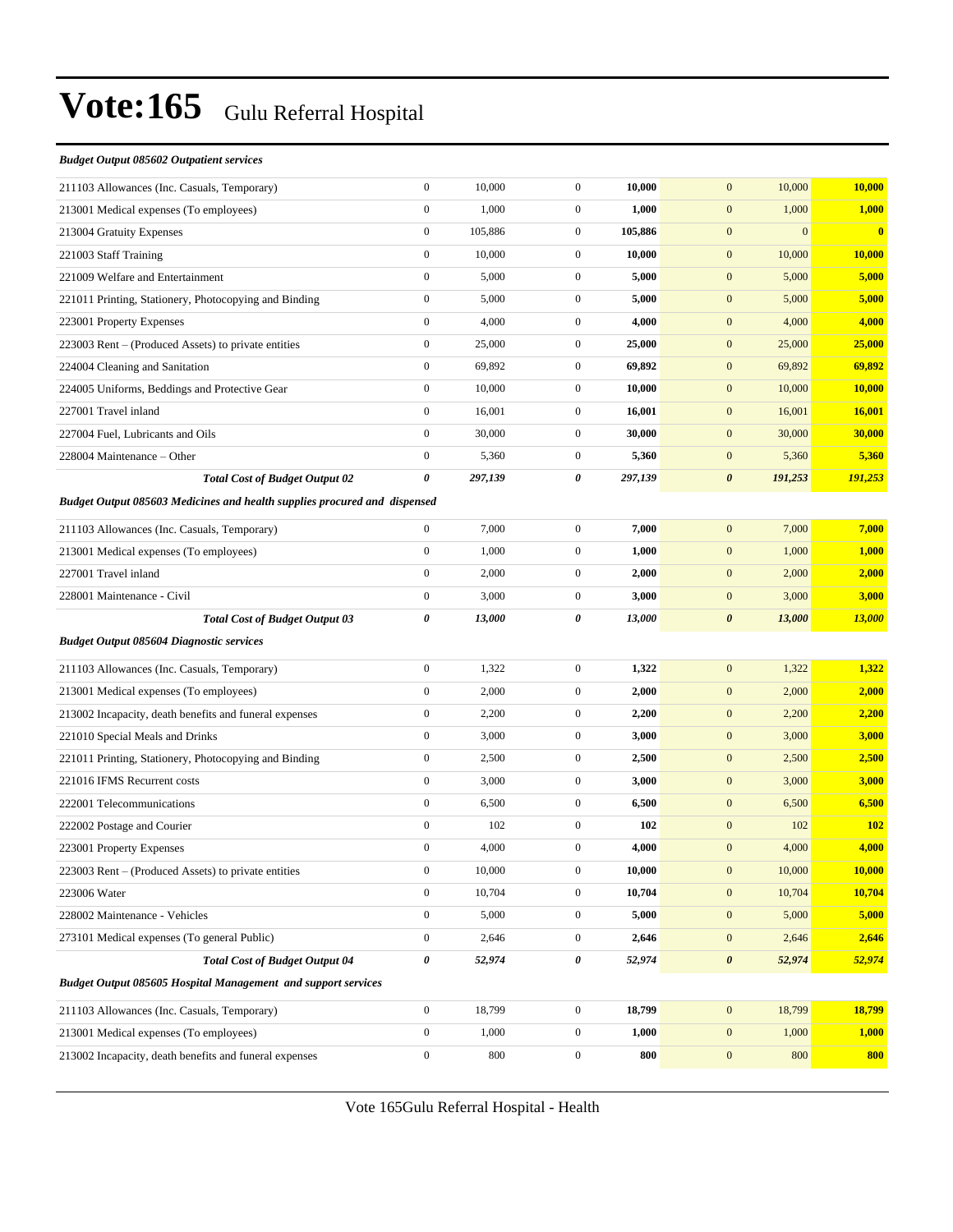| 221001 Advertising and Public Relations                            | $\boldsymbol{0}$ | 3,500            | $\boldsymbol{0}$ | 3,500            | $\mathbf{0}$<br>3,500            | 3,500     |
|--------------------------------------------------------------------|------------------|------------------|------------------|------------------|----------------------------------|-----------|
| 221002 Workshops and Seminars                                      | $\boldsymbol{0}$ | 8,000            | $\boldsymbol{0}$ | 8,000            | $\boldsymbol{0}$<br>8,000        | 8,000     |
| 221003 Staff Training                                              | $\boldsymbol{0}$ | 18,161           | $\boldsymbol{0}$ | 18,161           | $\boldsymbol{0}$<br>18,161       | 18,161    |
| 221007 Books, Periodicals & Newspapers                             | $\boldsymbol{0}$ | 3,550            | $\boldsymbol{0}$ | 3,550            | $\boldsymbol{0}$<br>3,550        | 3,550     |
| 221008 Computer supplies and Information Technology (IT)           | $\boldsymbol{0}$ | 8,000            | $\boldsymbol{0}$ | 8,000            | $\mathbf{0}$<br>8,000            | 8,000     |
| 221009 Welfare and Entertainment                                   | $\boldsymbol{0}$ | 5,000            | $\boldsymbol{0}$ | 5,000            | $\mathbf{0}$<br>5,000            | 5,000     |
| 221011 Printing, Stationery, Photocopying and Binding              | $\boldsymbol{0}$ | 5,000            | $\boldsymbol{0}$ | 5,000            | $\boldsymbol{0}$<br>5,000        | 5,000     |
| 221016 IFMS Recurrent costs                                        | $\boldsymbol{0}$ | 3,000            | $\boldsymbol{0}$ | 3,000            | $\mathbf{0}$<br>3,000            | 3,000     |
| 221017 Subscriptions                                               | $\boldsymbol{0}$ | 2,840            | $\boldsymbol{0}$ | 2,840            | $\boldsymbol{0}$<br>2,840        | 2,840     |
| 222001 Telecommunications                                          | $\boldsymbol{0}$ | 2,000            | $\boldsymbol{0}$ | 2,000            | $\mathbf{0}$<br>2,000            | 2,000     |
| 223001 Property Expenses                                           | $\boldsymbol{0}$ | 8,000            | $\boldsymbol{0}$ | 8,000            | $\mathbf{0}$<br>8,000            | 8,000     |
| 223003 Rent – (Produced Assets) to private entities                | $\boldsymbol{0}$ | 5,000            | $\boldsymbol{0}$ | 5,000            | $\boldsymbol{0}$<br>5,000        | 5,000     |
| 223004 Guard and Security services                                 | $\boldsymbol{0}$ | 4,000            | $\boldsymbol{0}$ | 4,000            | $\boldsymbol{0}$<br>4,000        | 4,000     |
| 223005 Electricity                                                 | $\boldsymbol{0}$ | 70,000           | $\boldsymbol{0}$ | 70,000           | $\boldsymbol{0}$<br>70,000       | 70,000    |
| 223006 Water                                                       | $\boldsymbol{0}$ | 17,591           | $\boldsymbol{0}$ | 17,591           | $\mathbf{0}$<br>17,591           | 17,591    |
| 224004 Cleaning and Sanitation                                     | $\boldsymbol{0}$ | 8,700            | $\boldsymbol{0}$ | 8,700            | $\mathbf{0}$<br>8,700            | 8,700     |
| 225001 Consultancy Services- Short term                            | $\boldsymbol{0}$ | 7,000            | $\boldsymbol{0}$ | 7,000            | $\boldsymbol{0}$<br>7,000        | 7,000     |
| 227001 Travel inland                                               | $\boldsymbol{0}$ | 27,000           | $\boldsymbol{0}$ | 27,000           | $\boldsymbol{0}$<br>27,000       | 27,000    |
| 227004 Fuel, Lubricants and Oils                                   | $\boldsymbol{0}$ | 50,000           | $\boldsymbol{0}$ | 50,000           | $\boldsymbol{0}$<br>50,000       | 50,000    |
| 228001 Maintenance - Civil                                         | $\boldsymbol{0}$ | 12,000           | $\boldsymbol{0}$ | 12,000           | $\mathbf{0}$<br>12,000           | 12,000    |
| 228002 Maintenance - Vehicles                                      | $\boldsymbol{0}$ | 25,000           | $\boldsymbol{0}$ | 25,000           | $\mathbf{0}$<br>29,000           | 29,000    |
| 228003 Maintenance – Machinery, Equipment & Furniture              | $\boldsymbol{0}$ | 3,392            | $\boldsymbol{0}$ | 3,392            | $\mathbf{0}$<br>3,392            | 3,392     |
| 228004 Maintenance - Other                                         | $\boldsymbol{0}$ | 8,000            | $\boldsymbol{0}$ | 8,000            | $\mathbf{0}$<br>8,000            | 8,000     |
| 273102 Incapacity, death benefits and funeral expenses             | $\boldsymbol{0}$ | 6,000            | $\boldsymbol{0}$ | 6,000            | $\mathbf{0}$<br>2,000            | 2,000     |
| <b>Total Cost of Budget Output 05</b>                              | 0                | 331,333          | 0                | 331,333          | 331,333<br>$\boldsymbol{\theta}$ | 331,333   |
| <b>Budget Output 085606 Prevention and rehabilitation services</b> |                  |                  |                  |                  |                                  |           |
| 211103 Allowances (Inc. Casuals, Temporary)                        | $\boldsymbol{0}$ | 4,088            | $\boldsymbol{0}$ | 4,088            | $\mathbf{0}$<br>4,088            | 4,088     |
| 221001 Advertising and Public Relations                            | $\boldsymbol{0}$ | 592              | $\boldsymbol{0}$ | 592              | $\mathbf{0}$<br>592              | 592       |
| 221010 Special Meals and Drinks                                    | $\boldsymbol{0}$ | 6,500            | $\boldsymbol{0}$ | 6,500            | $\mathbf{0}$<br>6,500            | 6,500     |
| 221011 Printing, Stationery, Photocopying and Binding              | $\boldsymbol{0}$ | 2,500            | $\boldsymbol{0}$ | 2,500            | $\boldsymbol{0}$<br>2,500        | 2,500     |
| 223005 Electricity                                                 | $\mathbf{0}$     | 19,805           | $\mathbf{0}$     | 19,805           | $\mathbf{0}$<br>19,805           | 19,805    |
| 227001 Travel inland                                               | $\boldsymbol{0}$ | 4,159            | $\boldsymbol{0}$ | 4,159            | $\boldsymbol{0}$<br>4,159        | 4,159     |
| 228001 Maintenance - Civil                                         | $\boldsymbol{0}$ | 10,000           | $\boldsymbol{0}$ | 10,000           | $\boldsymbol{0}$<br>10,000       | 10,000    |
| 228003 Maintenance – Machinery, Equipment & Furniture              | $\boldsymbol{0}$ | 2,287            | $\boldsymbol{0}$ | 2,287            | $\mathbf{0}$<br>2,287            | 2,287     |
| <b>Total Cost of Budget Output 06</b>                              | 0                | 49,931           | 0                | 49,931           | $\boldsymbol{\theta}$<br>49,931  | 49,931    |
| <b>Budget Output 085608 HIV/AIDS Mainstreaming</b>                 |                  |                  |                  |                  |                                  |           |
| 211103 Allowances (Inc. Casuals, Temporary)                        | $\boldsymbol{0}$ | $\boldsymbol{0}$ | $\mathbf{0}$     | $\boldsymbol{0}$ | $\boldsymbol{0}$<br>3,618,175    | 3,618,175 |
| 221011 Printing, Stationery, Photocopying and Binding              | $\boldsymbol{0}$ | $\boldsymbol{0}$ | $\overline{0}$   | $\boldsymbol{0}$ | $\boldsymbol{0}$<br>86,967       | 86,967    |
| 222001 Telecommunications                                          | $\boldsymbol{0}$ | $\boldsymbol{0}$ | $\boldsymbol{0}$ | $\boldsymbol{0}$ | $\boldsymbol{0}$<br>43,592       | 43,592    |
| 224001 Medical Supplies                                            | $\boldsymbol{0}$ | $\boldsymbol{0}$ | $\overline{0}$   | 0                | $\mathbf{0}$<br>174,369          | 174,369   |
|                                                                    |                  |                  |                  |                  |                                  |           |
| 227001 Travel inland                                               | $\boldsymbol{0}$ | $\boldsymbol{0}$ | $\boldsymbol{0}$ | 0                | $\mathbf{0}$<br>108,981          | 108,981   |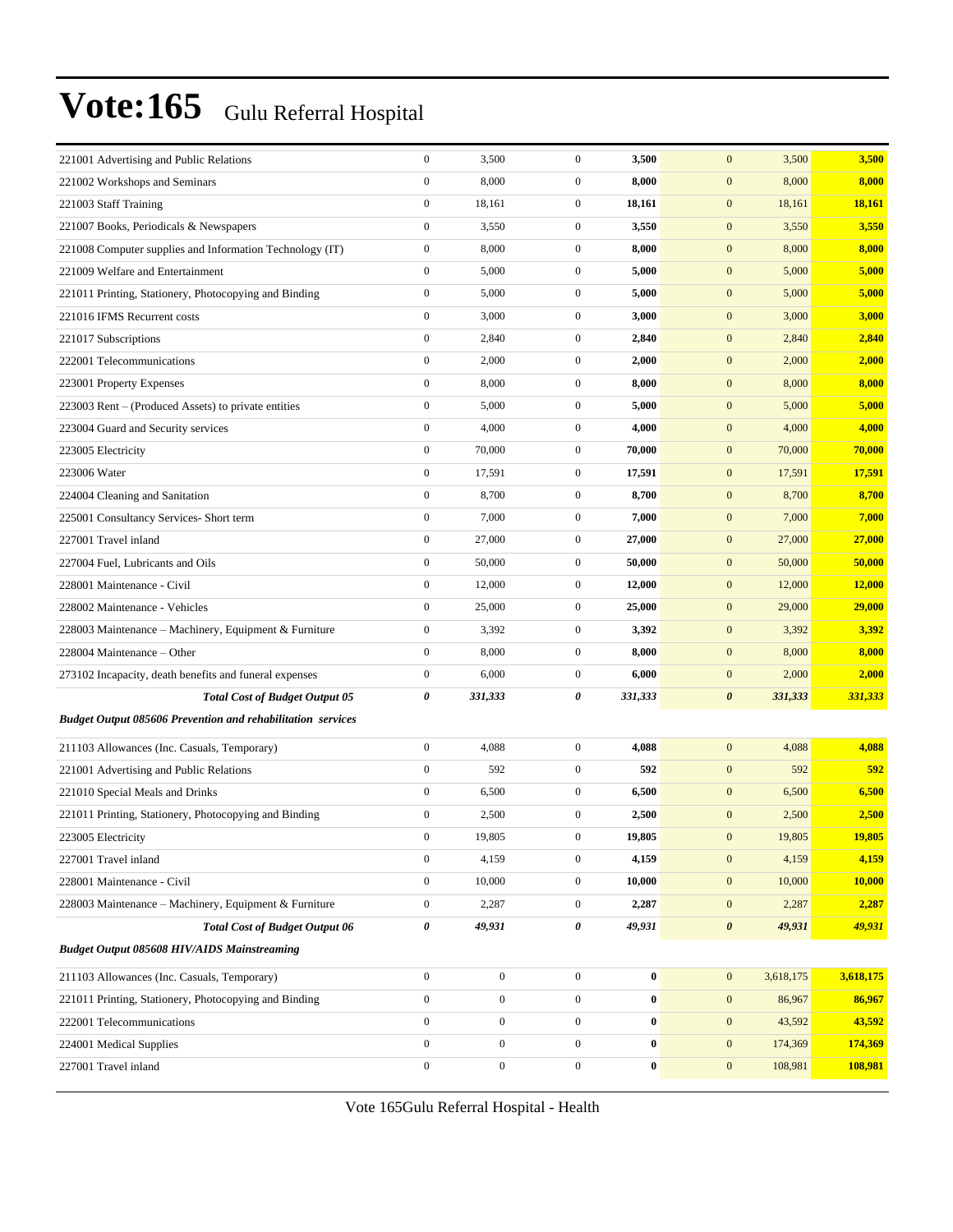| 227004 Fuel, Lubricants and Oils                                     | $\boldsymbol{0}$      | $\boldsymbol{0}$        | $\mathbf{0}$     | $\bf{0}$       | $\mathbf{0}$          | 21,996                  | 21,996       |
|----------------------------------------------------------------------|-----------------------|-------------------------|------------------|----------------|-----------------------|-------------------------|--------------|
| 228003 Maintenance - Machinery, Equipment & Furniture                | $\boldsymbol{0}$      | $\boldsymbol{0}$        | $\mathbf{0}$     | $\bf{0}$       | $\mathbf{0}$          | 305,146                 | 305,146      |
| <b>Total Cost of Budget Output 08</b>                                | $\pmb{\theta}$        | 0                       | 0                | $\pmb{\theta}$ | $\boldsymbol{\theta}$ | 4,359,225               | 4,359,225    |
| <b>Budget Output 085619 Human Resource Management Services</b>       |                       |                         |                  |                |                       |                         |              |
| 211103 Allowances (Inc. Casuals, Temporary)                          | $\boldsymbol{0}$      | 7,563                   | $\boldsymbol{0}$ | 7,563          | $\mathbf{0}$          | $\overline{0}$          | $\bf{0}$     |
| 212102 Pension for General Civil Service                             | $\boldsymbol{0}$      | 1,157,198               | $\boldsymbol{0}$ | 1,157,198      | $\mathbf{0}$          | 1,566,143               | 1,566,143    |
| 213004 Gratuity Expenses                                             | $\boldsymbol{0}$      | 1,157,614               | $\boldsymbol{0}$ | 1,157,614      | $\mathbf{0}$          | 425,190                 | 425,190      |
| <b>Total Cost of Budget Output 19</b>                                | $\pmb{\theta}$        | 2,322,375               | 0                | 2,322,375      | $\boldsymbol{\theta}$ | 1,991,333               | 1,991,333    |
| <b>Total Cost Of Outputs Provided</b>                                | 5,109,283             | 4,365,149               | 0                | 9,474,432      | 5,109,283             | 7,858,809               | 12,968,092   |
| <b>Arrears</b>                                                       | Wage                  | Non Wage                | <b>AIA</b>       | <b>Total</b>   | Wage                  | Non Wage                | <b>Total</b> |
| <b>Budget Output 085699 Arrears</b>                                  |                       |                         |                  |                |                       |                         |              |
| 321608 General Public Service Pension arrears (Budgeting)            | $\boldsymbol{0}$      | 165,464                 | $\mathbf{0}$     | 165,464        | $\mathbf{0}$          | $\mathbf{0}$            | $\bf{0}$     |
| 321612 Water arrears(Budgeting)                                      | $\boldsymbol{0}$      | 34,703                  | $\mathbf{0}$     | 34,703         | $\mathbf{0}$          | $\mathbf{0}$            | $\mathbf{0}$ |
| 321617 Salary Arrears (Budgeting)                                    | $\boldsymbol{0}$      | $\overline{0}$          | $\boldsymbol{0}$ | $\bf{0}$       | $\mathbf{0}$          | 15,316                  | 15,316       |
| <b>Total Cost of Budget Output 99</b>                                | $\boldsymbol{\theta}$ | 200,167                 | 0                | 200,167        | $\boldsymbol{\theta}$ | 15,316                  | 15,316       |
| <b>Total Cost Of Arrears</b>                                         | $\bf{0}$              | 200,167                 | 0                | 200,167        | $\bf{0}$              | 15,316                  | 15,316       |
| <b>Total Cost for Department 01</b>                                  | 5,109,283             | 4,565,316               | 0                | 9,674,599      | 5,109,283             | 7,874,125               | 12,983,408   |
| <b>Total Excluding Arrears</b>                                       | 5,109,283             | 4,365,149               | $\boldsymbol{0}$ | 9,474,432      | 5,109,283             | 7,858,809               | 12,968,092   |
| Department 02 Gulu Referral Hospital Internal Audit                  |                       |                         |                  |                |                       |                         |              |
| Thousand Uganda Shillings                                            |                       | 2020/21 Approved Budget |                  |                |                       | 2021/22 Draft Estimates |              |
| <b>Outputs Provided</b>                                              | Wage                  | Non Wage                | <b>AIA</b>       | <b>Total</b>   | Wage                  | Non Wage                | <b>Total</b> |
| Budget Output 085605 Hospital Management and support services        |                       |                         |                  |                |                       |                         |              |
| 211103 Allowances (Inc. Casuals, Temporary)                          | $\boldsymbol{0}$      | 11,000                  | $\boldsymbol{0}$ | 11,000         | $\boldsymbol{0}$      | 11,000                  | 11,000       |
| <b>Total Cost of Budget Output 05</b>                                | $\boldsymbol{\theta}$ | 11,000                  | 0                | 11,000         | $\boldsymbol{\theta}$ | 11,000                  | 11,000       |
| <b>Total Cost Of Outputs Provided</b>                                | $\bf{0}$              | 11,000                  | 0                | 11,000         | $\bf{0}$              | 11,000                  | 11,000       |
| <b>Total Cost for Department 02</b>                                  | $\bf{0}$              | 11,000                  | $\bf{0}$         | 11,000         | $\bf{0}$              | 11,000                  | 11,000       |
| <b>Total Excluding Arrears</b>                                       | $\boldsymbol{0}$      | 11,000                  | $\mathbf{0}$     | 11,000         | $\mathbf{0}$          | 11,000                  | 11,000       |
| Department 03 Gulu Regional Maintenance                              |                       |                         |                  |                |                       |                         |              |
| Thousand Uganda Shillings                                            |                       | 2020/21 Approved Budget |                  |                |                       | 2021/22 Draft Estimates |              |
| <b>Outputs Provided</b>                                              | Wage                  | Non Wage                | AIA              | <b>Total</b>   | Wage                  | Non Wage                | <b>Total</b> |
| <b>Budget Output 085605 Hospital Management and support services</b> |                       |                         |                  |                |                       |                         |              |
| 211103 Allowances (Inc. Casuals, Temporary)                          | $\boldsymbol{0}$      | 7,800                   | $\boldsymbol{0}$ | 7,800          | $\boldsymbol{0}$      | 11,800                  | 11,800       |
| 221002 Workshops and Seminars                                        | $\boldsymbol{0}$      | 10,301                  | $\boldsymbol{0}$ | 10,301         | $\boldsymbol{0}$      | 6,301                   | 6,301        |
| 221003 Staff Training                                                | $\boldsymbol{0}$      | 6,000                   | $\boldsymbol{0}$ | 6,000          | $\mathbf{0}$          | 6,000                   | 6,000        |
| 221011 Printing, Stationery, Photocopying and Binding                | $\boldsymbol{0}$      | 4,800                   | $\boldsymbol{0}$ | 4,800          | $\boldsymbol{0}$      | 4,800                   | 4,800        |
| 222001 Telecommunications                                            | $\boldsymbol{0}$      | 2,000                   | $\boldsymbol{0}$ | 2,000          | $\boldsymbol{0}$      | 2,000                   | 2,000        |
| 223005 Electricity                                                   | $\boldsymbol{0}$      | 2,600                   | $\boldsymbol{0}$ | 2,600          | $\mathbf{0}$          | 2,600                   | 2,600        |
| 223006 Water                                                         | $\boldsymbol{0}$      | 2,400                   | $\boldsymbol{0}$ | 2,400          | $\boldsymbol{0}$      | 2,400                   | 2,400        |
| 227001 Travel inland                                                 |                       |                         | $\boldsymbol{0}$ | 22,870         | $\boldsymbol{0}$      | 22,870                  | 22,870       |
|                                                                      | $\boldsymbol{0}$      | 22,870                  |                  |                |                       |                         |              |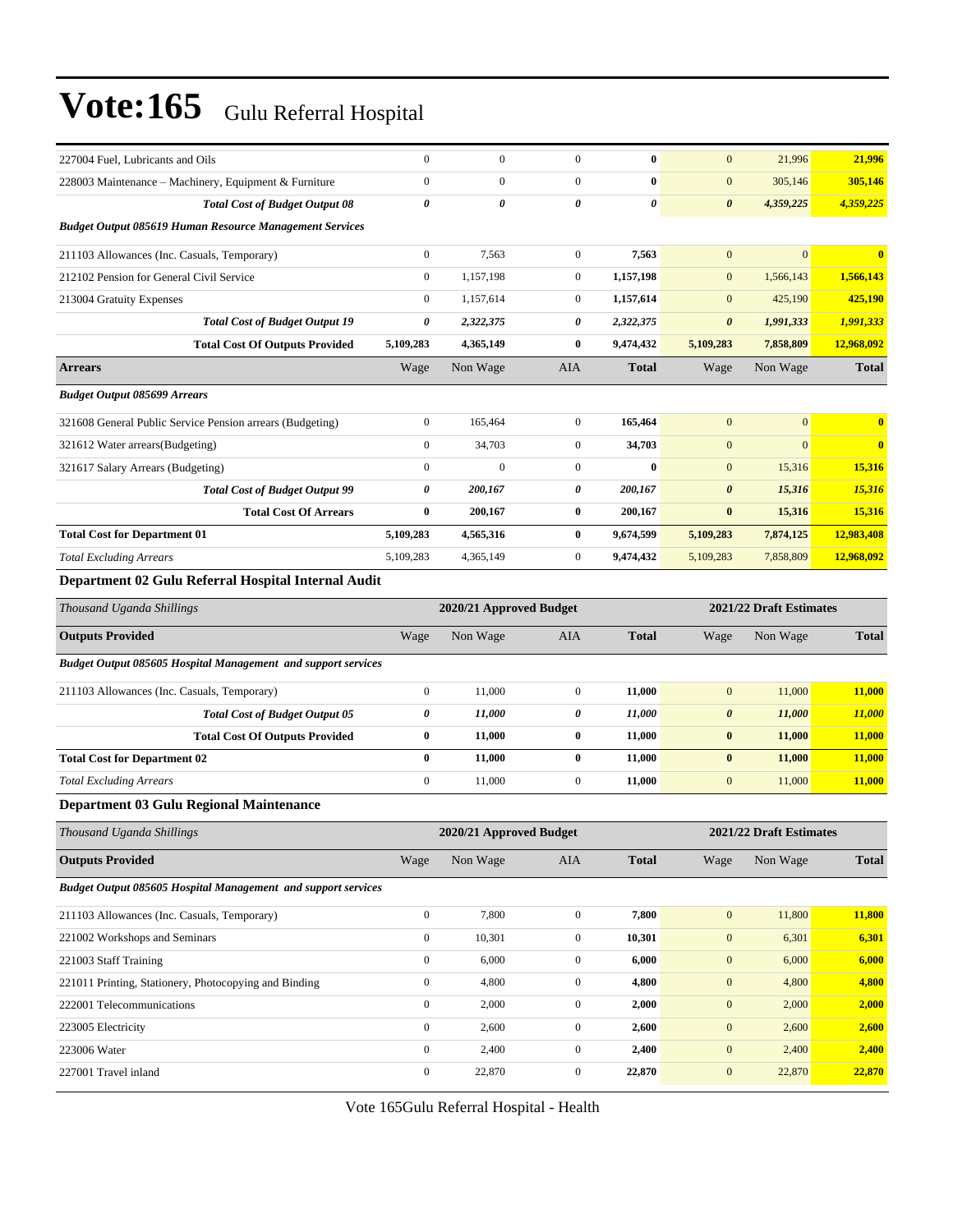|                                                       | $\mathbf{0}$ | 12,000  | $\mathbf{0}$ | 12,000  | 16,000<br>$\mathbf{0}$           | 16,000        |
|-------------------------------------------------------|--------------|---------|--------------|---------|----------------------------------|---------------|
| 227004 Fuel, Lubricants and Oils                      |              |         |              |         |                                  |               |
| 228001 Maintenance - Civil                            | $\mathbf{0}$ | 2,400   | $\mathbf{0}$ | 2,400   | 2,400<br>$\mathbf{0}$            | 2,400         |
| 228002 Maintenance - Vehicles                         | $\mathbf{0}$ | 23,000  | $\mathbf{0}$ | 23,000  | 19,000<br>$\mathbf{0}$           | <b>19,000</b> |
| 228003 Maintenance – Machinery, Equipment & Furniture | $\mathbf{0}$ | 71,609  | $\mathbf{0}$ | 71,609  | $\mathbf{0}$<br>71,609           | 71,609        |
| <b>Total Cost of Budget Output 05</b>                 | 0            | 167,779 | 0            | 167,779 | 167,779<br>$\boldsymbol{\theta}$ | 167,779       |
| <b>Total Cost Of Outputs Provided</b>                 | $\bf{0}$     | 167,779 | $\bf{0}$     | 167,779 | 167,779<br>$\bf{0}$              | 167,779       |
| <b>Total Cost for Department 03</b>                   | $\bf{0}$     | 167,779 | 0            | 167,779 | 167,779<br>$\bf{0}$              | 167,779       |
| <b>Total Excluding Arrears</b>                        | $\mathbf{0}$ | 167,779 | $\mathbf{0}$ | 167,779 | 167,779<br>$\mathbf{0}$          | 167,779       |
| <b>Development Budget Estimates</b>                   |              |         |              |         |                                  |               |

#### **Project 1004 Gulu Rehabilitation Referral Hospital**

| Thousand Uganda Shillings                                                | 2020/21 Approved Budget       |              |                |              | 2021/22 Draft Estimates       |                       |              |
|--------------------------------------------------------------------------|-------------------------------|--------------|----------------|--------------|-------------------------------|-----------------------|--------------|
| <b>Capital Purchases</b>                                                 | <b>GoU Dev't External Fin</b> |              | <b>AIA</b>     | <b>Total</b> | <b>GoU Dev't External Fin</b> |                       | <b>Total</b> |
| <b>Budget Output 085680 Hospital Construction/rehabilitation</b>         |                               |              |                |              |                               |                       |              |
| 312101 Non-Residential Buildings                                         | $\mathbf{0}$                  | $\mathbf{0}$ | $\mathbf{0}$   | $\bf{0}$     | 100,000                       | $\mathbf{0}$          | 100,000      |
| 312103 Roads and Bridges.                                                | 152,000                       | $\mathbf{0}$ | $\overline{0}$ | 152,000      | $\overline{0}$                | $\overline{0}$        | $\mathbf{0}$ |
| 312104 Other Structures                                                  | 298,000                       | $\mathbf{0}$ | $\mathbf{0}$   | 298,000      | 250,000                       | $\mathbf{0}$          | 250,000      |
| Total Cost Of Budget Output 085680                                       | 450,000                       | 0            | 0              | 450,000      | 350,000                       | $\boldsymbol{\theta}$ | 350,000      |
| <b>Budget Output 085681 Staff houses construction and rehabilitation</b> |                               |              |                |              |                               |                       |              |
| 312102 Residential Buildings                                             | 1,250,000                     | $\mathbf{0}$ | $\mathbf{0}$   | 1,250,000    | 1,350,000                     | $\mathbf{0}$          | 1,350,000    |
| <b>Total Cost Of Budget Output 085681</b>                                | 1,250,000                     | 0            | 0              | 1,250,000    | 1,350,000                     | $\boldsymbol{\theta}$ | 1,350,000    |
| <b>Total Cost for Capital Purchases</b>                                  | 1,700,000                     | $\mathbf{0}$ | $\overline{0}$ | 1,700,000    | 1,700,000                     | $\overline{0}$        | 1,700,000    |
| <b>Total Cost for Project: 1004</b>                                      | 1,700,000                     | $\mathbf{0}$ | $\Omega$       | 1,700,000    | 1,700,000                     | $\mathbf{0}$          | 1,700,000    |
| <b>Total Excluding Arrears</b>                                           | 1,700,000                     | $\mathbf{0}$ | $\mathbf{0}$   | 1,700,000    | 1,700,000                     | $\mathbf{0}$          | 1,700,000    |
|                                                                          |                               |              |                |              |                               |                       |              |

#### **Project 1585 Retooling of Gulu Regional Referral Hospital**

| Thousand Uganda Shillings                                                             | 2020/21 Approved Budget       |                  |              |              | 2021/22 Draft Estimates       |                       |                         |  |
|---------------------------------------------------------------------------------------|-------------------------------|------------------|--------------|--------------|-------------------------------|-----------------------|-------------------------|--|
| <b>Capital Purchases</b>                                                              | <b>GoU Dev't External Fin</b> |                  | <b>AIA</b>   | <b>Total</b> | <b>GoU Dev't External Fin</b> |                       | <b>Total</b>            |  |
| <b>Budget Output 085677 Purchase of Specialised Machinery &amp; Equipment</b>         |                               |                  |              |              |                               |                       |                         |  |
| 312202 Machinery and Equipment                                                        | 40,000                        | $\mathbf{0}$     | $\Omega$     | 40,000       | $\mathbf{0}$                  | $\overline{0}$        | $\mathbf{0}$            |  |
| Total Cost Of Budget Output 085677                                                    | 40,000                        | 0                | 0            | 40,000       | $\boldsymbol{\theta}$         | $\boldsymbol{\theta}$ | $\theta$                |  |
| <b>Budget Output 085678 Purchase of Office and Residential Furniture and Fittings</b> |                               |                  |              |              |                               |                       |                         |  |
| 312203 Furniture & Fixtures                                                           | 50,000                        | $\mathbf{0}$     | $\mathbf{0}$ | 50,000       | 200,000                       | $\mathbf{0}$          | 200,000                 |  |
| Total Cost Of Budget Output 085678                                                    | 50,000                        | 0                | 0            | 50,000       | 200,000                       | $\boldsymbol{\theta}$ | 200,000                 |  |
| <b>Budget Output 085685 Purchase of Medical Equipment</b>                             |                               |                  |              |              |                               |                       |                         |  |
| 312202 Machinery and Equipment                                                        | 110,000                       | $\mathbf{0}$     | $\mathbf{0}$ | 110,000      | $\mathbf{0}$                  | $\overline{0}$        | $\overline{\mathbf{0}}$ |  |
| <b>Total Cost Of Budget Output 085685</b>                                             | 110,000                       | 0                | 0            | 110,000      | $\boldsymbol{\theta}$         | $\boldsymbol{\theta}$ | $\theta$                |  |
| <b>Total Cost for Capital Purchases</b>                                               | 200,000                       | $\boldsymbol{0}$ | $\mathbf{0}$ | 200,000      | 200,000                       | $\overline{0}$        | 200,000                 |  |
| <b>Total Cost for Project: 1585</b>                                                   | 200,000                       | $\mathbf{0}$     | $\mathbf{0}$ | 200,000      | 200,000                       | $\overline{0}$        | 200,000                 |  |
| <b>Total Excluding Arrears</b>                                                        | 200,000                       | $\boldsymbol{0}$ | $\mathbf{0}$ | 200,000      | 200,000                       | $\mathbf{0}$          | 200,000                 |  |